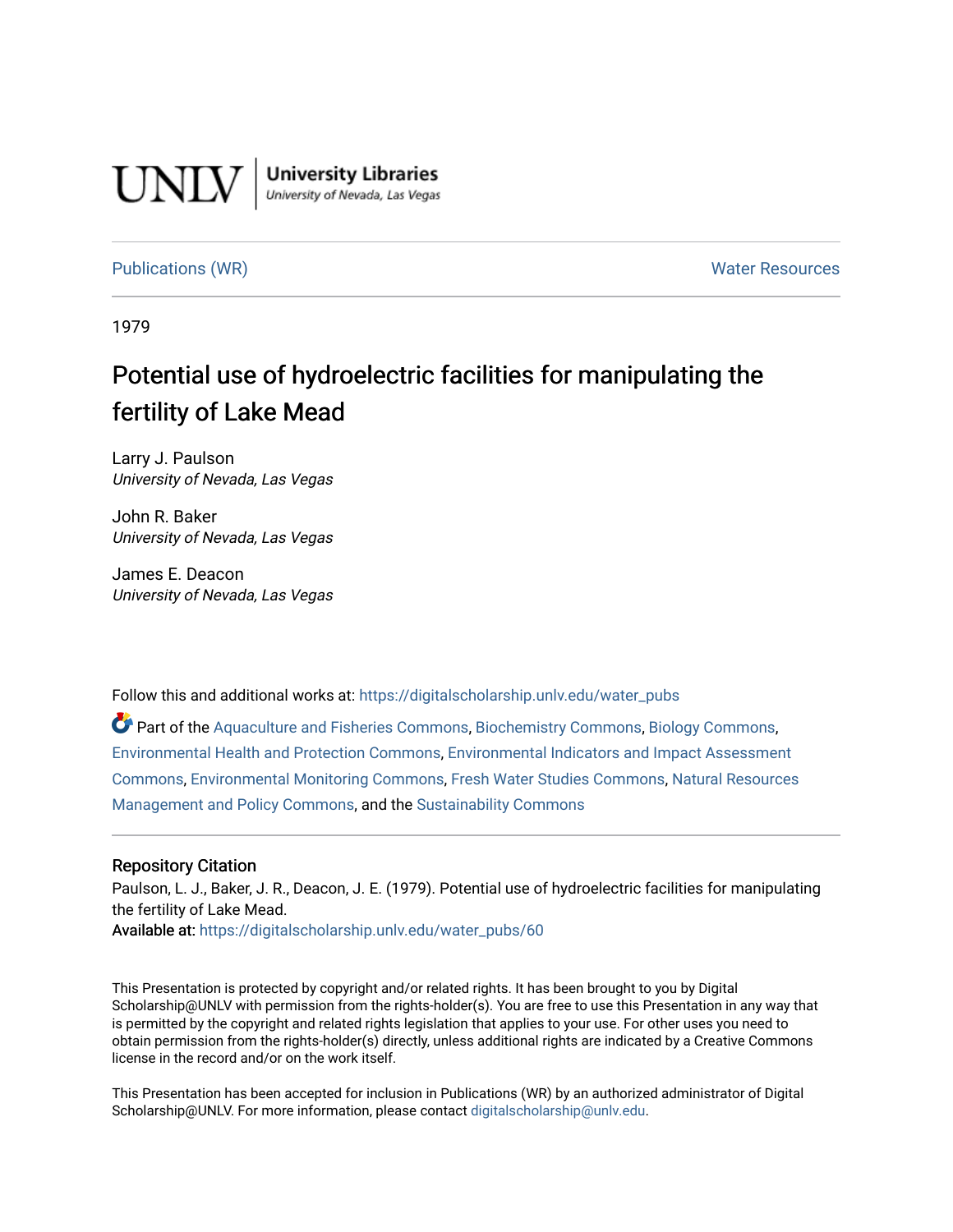$1070$  The Mitigation Symposium: A National Workshop on Mitigating Losses of  $\overline{L}$ Wildlife Mitigation Symposium: A National Workshop on Mitigating Losses of Fis Wildlife Habitats. Rocky Mountain Forest and Range Experiment Station General

## Potential Use of Hydroelectric Facilities for Manipulating the Fertility of LaCellitie Manipulating the Fertility of Lake Mead<sup>1</sup>

John R. BakerJ

John R. Baker<sup>3</sup>

L. JAMES F. LaBOUNTY

James E. Deacon<sup>4</sup>

Abstract.—Analysis of historical nutrient data for Lake

Mead in the fertility of the fertility of the fertility of the fertility of the fertility of the reservoir has decreased in the contract of the fertility of the fertility of the fertility of the fertility of the fertility mead indicates that the fertility of the recently in the largewhich may be the cause for a corresponding deal. which may be the cause for a corresponding decline in the large-<br>mouth bass population. However, it appears that fertility can be manipulated by altering the operation of the dam. The depletion of nutrients in the euphoric zone by the daw. In subsequent accumulation in the hypolitection during subsequent accumulation in the hypolimnion during summer and<br>fall provide a natural nutrient gradient from which water of varying fertility can be drawn for discharge. This combined with alterations in the depth or seasonal patterns compli can possi

### INTRODUCTION

Reservoirs are usually highly productive aquatic systems during initial impoundment since nutrients derived from the basin pro vide adoquate fertility from the basin growth (Neel 1967). He phytoplankt growth (Neel 1967). However, in deep-discharge reservoirs, nutrients that accumulate in the hypolimnion during thermal stratifica-<br>tion are removed via the discharge. This progressive loss of the discharge. This pr fertility of the nutrients tends to reduce t fertility of the reservoir and may explain why<br>the productivity of deep reservoirs often decreases with time (Wright, 1967).

Paper presented at Tha Mitigation Sympo sium, Colorado Sympation Colorado Sympation Colorado Sympation Colorado, J.J., 16-20, 1979. Colorado, July 16-20, 1979.<br><sup>2</sup>Director, Lake Mead Limnological Re-

search Center, University Limnological Re-

 $3R_{\text{B}}$  and  $4R_{\text{B}}$  are  $\frac{1}{2}$  and  $\frac{1}{2}$  are  $\frac{1}{2}$  and  $\frac{1}{2}$  are  $\frac{1}{2}$  are  $\frac{1}{2}$  and  $\frac{1}{2}$  are  $\frac{1}{2}$  are  $\frac{1}{2}$  are  $\frac{1}{2}$  are  $\frac{1}{2}$  are  $\frac{1}{2}$  are  $\frac{1}{2}$  are  $\frac{1}{2}$ 3Research Associate, Department of Bio-<br>logical Sciences, University of Nevada, Las  $V_{\text{202}}$  $^{4}C$ hairman, Department of Biological of Biological of Biological of Biological of Biological order of Biological order of Biological order of Biological order of Biological order order order order order order order ord

Sciences, University of Nevada, Las Vegas.

Analysis of historical nutrient data for Take Mood Anders with hardfullent data fo fertility of this large reservoir has decreased<br>since 1956. Over this same period, the large- $\frac{1}{2}$  farrility of the same periodic limit cannot the largemouth has  $\mu$  and  $\mu$  and  $\mu$  and  $\mu$  are mouth has  $\mu$ has undergone a significant decline (Espinosa, Deacon and Simmons 1970, Allan and Romero 1975), has undergraphy control Samuolues) population Dossibly due to relative the relationship and Romer In this paper ..... accrease in fertility, hetween formilier of Transace the relationship tion of Hoover Dam, and suggest some mechanisms<br>whereby the fertility could possibly be manip- $\frac{1}{2}$  fion of Hoorem possible possible possible possible possible possible possible possible possible possible possible possible possible possible possible possible possible possible possible possible possible possibl ulated to enhance productivity in the reservoir.

### DESCRIPTION OF LAKE MEAD

Due to limitations imposed on length of papers for this symposium, the reader is re $f$ arred to  $\eta_{\text{eff}}$  of  $\eta_{\text{eff}}$ , the reader is rereserve in the secret of the Mead. However, per-<br>tinent morphometric characteristics of the tailed dogentatic characteristics of the theories of the theories of the theories of the theories of the theories of the theories of the theories of the theories of the theories of the theories of the theories of the theo reservoir are given in Table 1.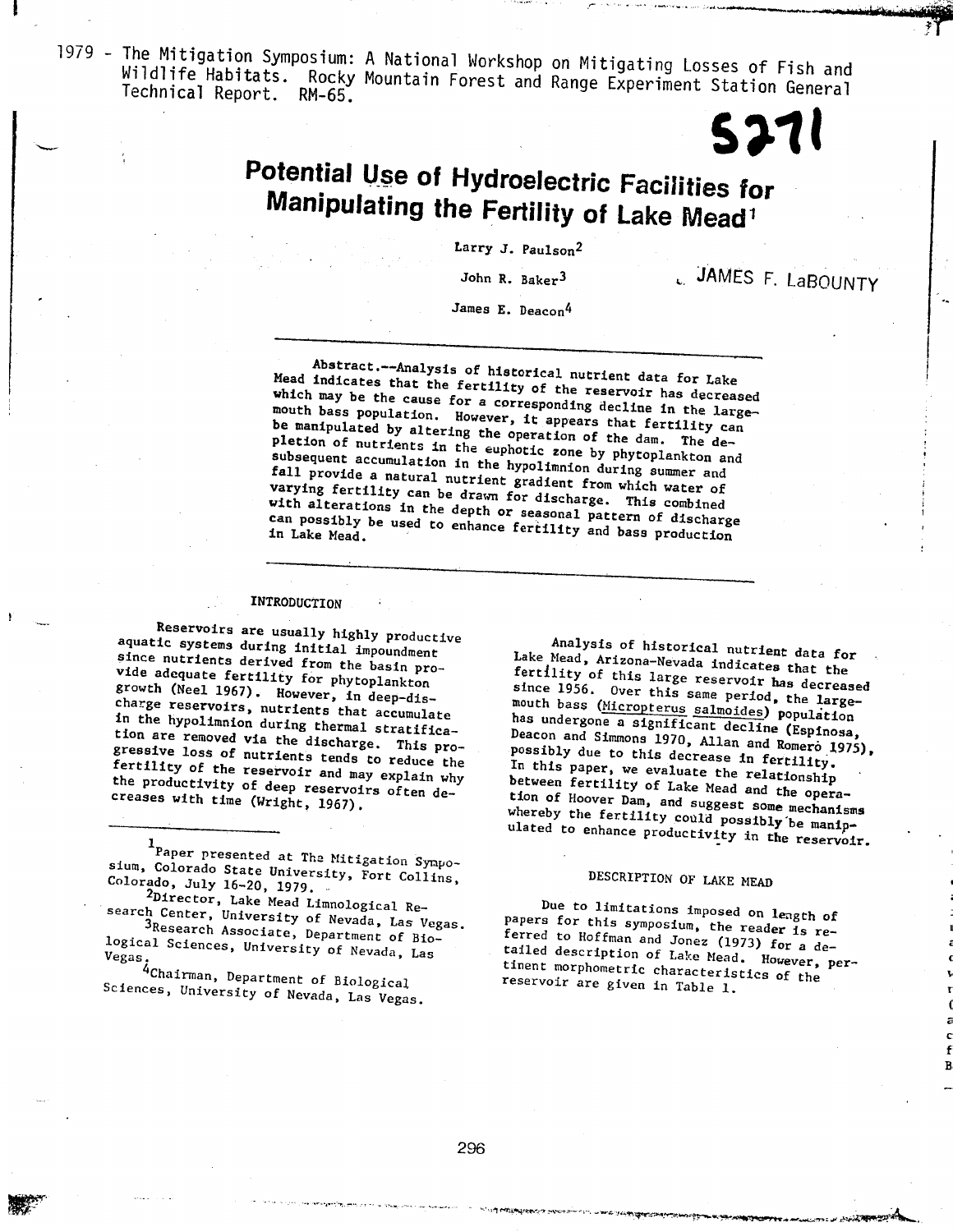| Table 1.--Normonic in Characteristics of<br>Lake Mead (derived from Lara and Sanders |  |  |  |
|--------------------------------------------------------------------------------------|--|--|--|
| (1970), Hoffman and Jonez (1973))                                                    |  |  |  |

A PARTICIPAL AND A PARTICULAR PRODUCTION

STAR SHARES AND STARTED

| Parameter                                                                                                                                                                                                                                                                                                                              | Lake Mead                                                                             |  |  |
|----------------------------------------------------------------------------------------------------------------------------------------------------------------------------------------------------------------------------------------------------------------------------------------------------------------------------------------|---------------------------------------------------------------------------------------|--|--|
| Maximum operating level (m)<br>Maximum depth (m)<br>Mean depth (m)<br>Surface area (km <sup>2</sup> )<br>Volume $(m^3 \times 10^9)$<br>Maximum length (km)<br>Maximum width (km)<br>Shoreline development<br>Discharge depth (m)<br>Annual discharge (1977) $(m^3 \times 10^9)$<br>Storage ratio at maximum operating<br>level (years) | 374.0<br>180.0<br>55.0<br>660.0<br>36.0<br>183.0<br>28.0<br>9.7<br>83.0<br>9.3<br>3.9 |  |  |

### DATA SOURCES DATA SOURCES

Nitrate data collected at the Hoover Dam

Nitrate data collected at the Hoover Dam intake towers were obtained from the U.S. Geological Survey "Quality of Surface Waters in the U.S.," Water Supply Papers 1946-1963 and from "Water Resources Data for Arizona" or "Water Resources Data for Nevada," Water Quality Records 1964-1976 prepared jointly by the U.S. Geological Survey and state agencies. Recent nitrate and phosphate data were also obtained from the Lake Mead Monitoring Program.5

## HISTORICAL CHANGES IN FERTILITY OF LAKE MEAD

The average nitrate concentration in the The average nitrate concentration i epilimnion and hypolimnion during thermal stratification (May to October) was computed from monthly measurements made at the Hoover Dam intake towers. Nitrate concentration in the epilimnion ranged from  $200 - 350 \mu g \cdot l^{-1}$ during 1946-1952 but increased to 600  $\mu g \cdot 1^{-1}$ . in the mid-1950's. (Fig. 1). Nitrate then decreased sharply in 1957 but increased again around 1960. After Lake Powell was formed in 1963, nitrate concentration in the epilimnion increased slightly but decreased again after 1969. The increase in nitrate con-"entration in the mid-1950's and early 1960's Wis caused by increased runoff and high titrate loading from the Colorado River (Paulson and Baker 1979). Nitrate loading also increased during 1965-1969, but this was caused by loss from Lake Powell rather than Heading from the Colorado River (Paulson and Waker 1979). Subsequent to each increase in

<sup>5</sup>J.E. Deacon unpublished data.

loading from the Colorado River, the nitrate concentration in Lake Mead had decreased vithin a few years. We are currently investigating the cause(s) for the decline in nitrate, but available data indicate that it is most related to the hypolimnion discharge at Hoover Dan.

The average nitrate concentration in the hypolimnion during thermal stratification always exceeds that in the epilimnion (Fig. 1).

**Nitrate Concentration in Lake Mead** 1946-1976



Figure 1.—Average nitrate concentration in the epilimnion and hypolimnion'at the Hoover Dam intake towers during thermal stratification, (May-October) 1946-1975. (USGS data).

This reflects the degree of nitrate accumulation that occurs either due to hypolimnice loading from the Colorado River or decomposition of morbid phytoplankton cells settling from the epilimnion. Periodic increases in hypolimnetic nitrate concentration (e.g. 1962, 1967) are apparently caused by hypolimnioa loading. However, displacement of nitrogen from the epilimnion to the hypolimnion via sinking phytoplankton cells seems to be the principal mechanism of nitrate accumulation principal meet

The concentrations of nitrate and phosphate in Boulder Basin of Lake Mead are essentially uniform with depth during the winter (Fig. 2). Epilimnetic nitrate, and to a lesser degree, phosphate, become depleted during the spring and early summer following periods of high phytoplankton productivity. By summer, nitrate has been reduced to less than  $20 \mu g \cdot 1^{-1}$  in the euphotic zone with a corresponding accumulation of nitrate in the hypolimnion. Phosphate also accumulates somewhat but not to the degree observed for nitrate. As the lake mixes In the fall, the concentration of nitrate and phosphate becomes uniform and remains so through winter.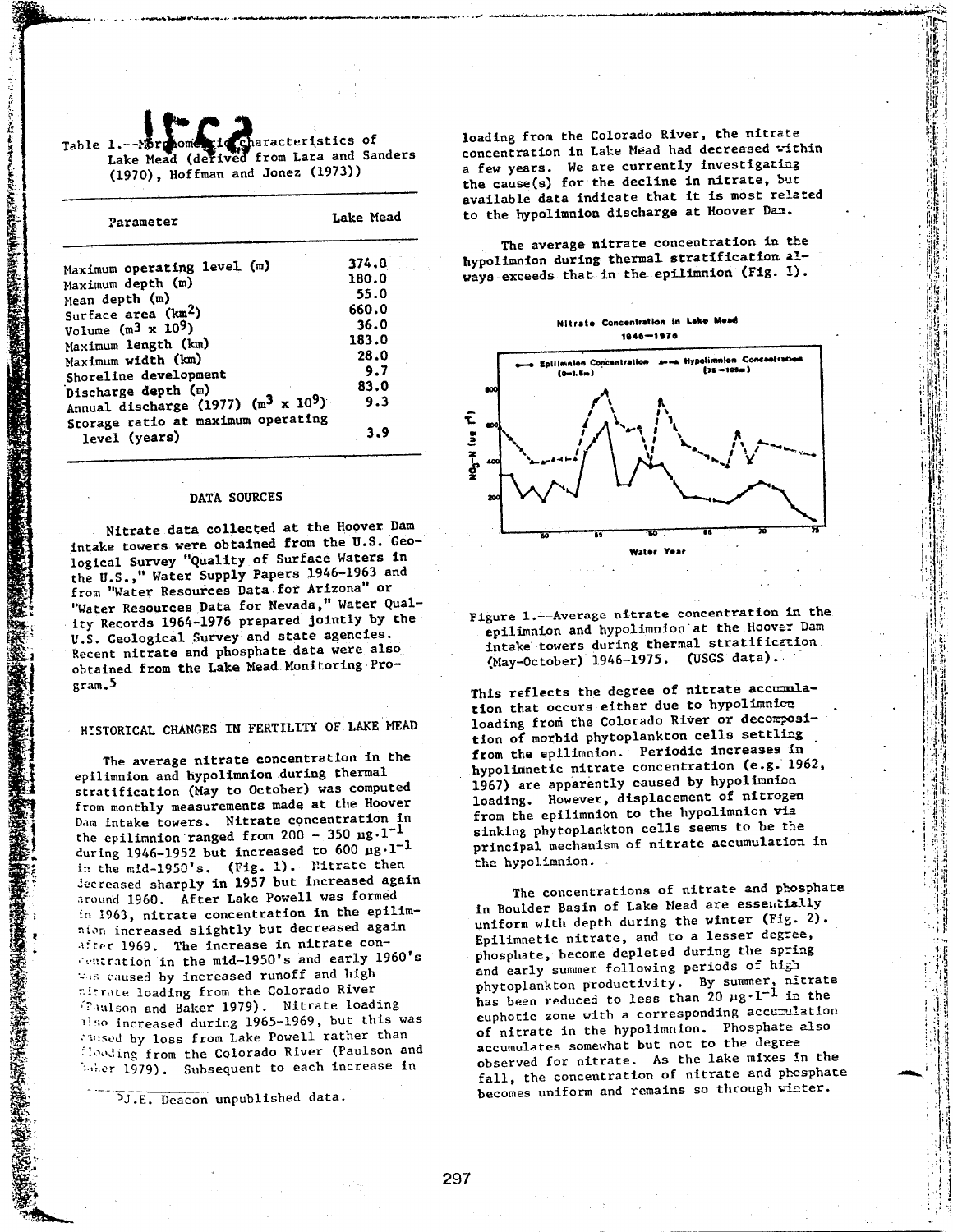The uptake of nutrients by phytoplankton in the euphotic zone and subsequent release and accumulation in the hypolimnion during the summer provide vertical and seasonal nutrient gradients from which water of varying fertility can be drawn for discharge. This combined with alterations in the depth or seasonal pattern of discharge represent potential mechanisms for manipulating the fertility of Lake Mead.

### MECHANISMS FOR MANIPULATING FERTILITY

We have developed a simple model to illustrate how moving the discharge depth could in fluence the nutrient status of a reservoir (Paulson and Baker 1979). If water is dis charged from the nutrient-poor epilimnion in the summer, the reservoir will accumulate nutrients, much like occurs in natural lakes. However, if water is discharged from the nutrient-rich hypolimnion, the reservoir will progressively lose nutrients. In a few years, this can have a significant impact on the

fertility of the reservoir. The trends pre dicted by our model have been observed in experiments conducted on Kortowskia Lake, Poland under different discharge regimes (Mientki and Mlynska 1977). Annual nitrogen and phosphorus retention was 28% and -10%, respectively, for hypolimnion discharge but increased to 37% and 57%, respectively, for epilimnion discharge. Similarly, Martin and Arneson's (1978) limnological comparison of a surface-discharge lake and deep-discharge reservoir on the Madison River indicates that discharge depth can influence the rutrient status and productivity of these systems.

Alterations in the seasonal pattern of discharge from hydroelectric facilities can also influence the nutrient status of a reser voir, if seasonal nutrient gradients develop near the depth of discharge. In Lake Mead, nitrate concentration in the hypolimion reaches a maximum in the late summer and fall. We have compared nitrate output from Hoover Dam from one year of relatively high seasonal discharge against a year of relatively low

### Nitrate and Phosphate Profiles in Lake Mead **in** 1975



 $\mathbf{u}$ **g**  $\mathbf{I}^{-1}$ 

Figure 2.—Nutrient profiles in Boulder Basin, Lake Mead from May, 1975 to January, 1976(Lake Mead Monitoring Program).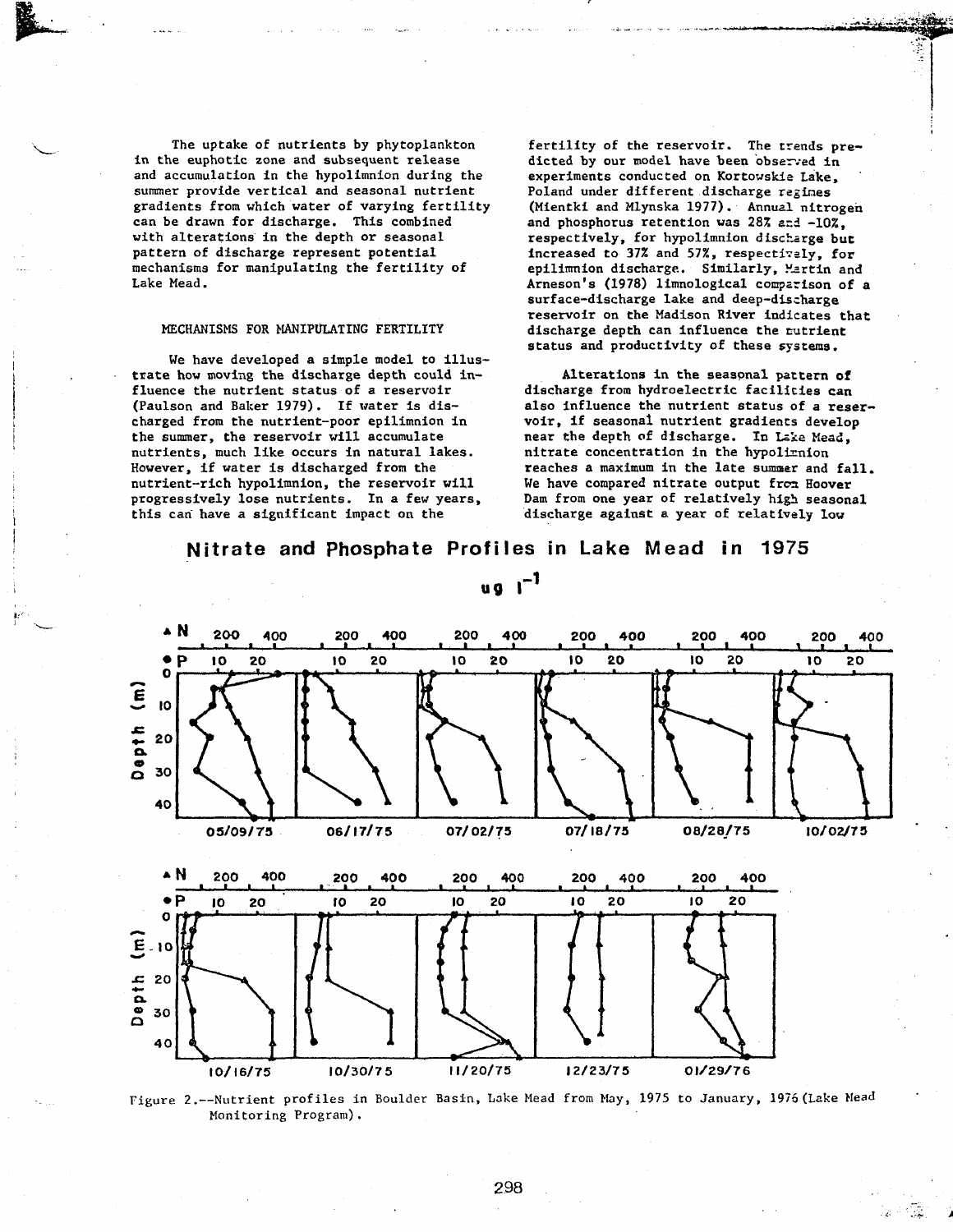Hischarge during the late summer and fall (Paulson and Baker 1979). Annual nitrate loss was 15.0% higher during the year when discharged was high. Thus, it appears that the fertil of Lake Mead can be manipulated by altering the discharge regime at hydroelectric facilities. However, there are other factors that must be investigated before this can be used for manage-

n the discharg e dept

h can

Alterations i

TA KANADARA BUTAN TARA KANADA

Alterations in the discharge depth can influence other physical and chemical ractor Reservoirs with epilimnion discharge tend to dissipate heat, whereas those with hypolimni discharge store heat (Wright 1967, Martin Arneson 1978). Oxygen concentration in the epilimnion does not vary appreciably with discharge depth, but oxygen in the hypolimn typically lower with epilimnion discharge (Stroud and Martin 1973). Altering the discharge depth can also have an immediate impact on limnological conditions of the river and reservoirs downstream. Enrichment of downstream reservoirs is fairly common with  $l$ imnion discharge (Neel 1967). The upper reaches of Lake Mohave, located immediate downstream from Hoover Dam, are extremely nroductive due to enrichment from the hypoitration of Lake Mead. Depending on the pi scribed use of the downstream environments, it might not be possible to alter discharge regimes for purposes of nutrient manipulat: of a reservoir. However, alterations in the discharge of an upstream reservoir might as effective for managing the downstream environment as the reservoir itself. We have identified several such possibilities on the Colorado River system and are planning to further investigate the potential use of charge for environmental management of this series of reservoirs.

Angler use on Lake Mead has increased significantly in recent years (Espinosa et a 1970), However, the total catch of largeme bass has decreased from about 800,000 in 1963 to the current level of 125,000 (NDFG 197 The decline in the bass population has been the subject of much local concern and i gation, Arizona and Nevada Fish and Game Departments are currently investigating sever al possible causes for the decline in fishery, but it appears that it could be related to decreased fertility of the rese Prier to the high nitrate loading in the mi  $1950$ 's, Jonez and Sumner (1954) suggested th line hass fishery could be improved by ing Lake Mead. This has never been done directly, although sewage input from L has increased phosphorus input to Boulder<br>Basin of Lake Mead. However, the Colorado

River provides most (80-90%) of the inorganic niver provides most (or yon) to the most nicrogen (noz) to have nearly the these compara-1979). Without an additional nitroge n input,  $t_{\text{total}}$ , whence annot be used efficiently by phytoplankton. However, it appears that more phytopiauston. Nowthere we have reservoil puttogen court be received on the pattern of by altering the depth of stations (prove for gischarge. This might prove the wead. Increasing the groundering.... proce fibir yield to crossely from McConnel 1963 Hrbace k 1969, Melac k 1976), the largemout h nivates 1909; include 2000/9 2000 pass population could be experienced. It more untrreated were received and

:| i{' '(•

if

### **SUMMARY**

The physical, chemical and biological processes the processes that conceate in receptoirs creat vertical and seasonal nutrient gradients from yercrear and seasonds necessary of the draw fo mich water of varying continues, in the department of discharge in the contrary In the depth of seasonds present at the dam represent potential means manipurating the returns of limiting by increasing the recenter of the productivit nutrients in the reservoir, and the state of the state which, in turn could be expected to merical would sustain insuration process. prove effective as a fisheries management tool prove effective as a frontier man of

### LITERATURE CITE D

- Allan, R.C. and J. Romero. 1975. Underwater allan, a.v. and v. homorever where spawni and survival distribution of the Mead. p. 104-112.  $\frac{R}{L}$ Bass Biology and Management. National pass biology and management. plands change the Centrarchid Basses. Sport Fishing The Central City Dassoo.
- $E = \frac{1}{2}$   $\pi A$ ,  $\pi B$  Descons and A. Simmons.  $L$ spinosa,  $F(n)$ , o.g.  $D$ choticalistic 1970, An economic due presente analysis of the part age. Entry of Nev. Spec. Public St
- $\mu$ Bohan, D.A. and A.R. Jonez. 1973. La Mea Mead a case history. p. 220-233. In:  $\frac{1}{2}$  and  $\frac{1}{2}$  and  $\frac{1}{2}$  and  $\frac{1}{2}$  and  $\frac{1}{2}$  and  $\frac{1}{2}$  and  $\frac{1}{2}$  B. Worthw.C. ACKELBARD, OUT mess and The ington (eds.) Man-made lakes: Their<br>problems and environmental effects. Geopropress and environmental series 84
- metal in the some problems between some  $HTPACEK$ ,  $J. IJOJ. REEQZOPE = 100$ environmental parameters and the model  $Y = \begin{bmatrix} 1 & 1 & 1 \\ 1 & 1 & 1 \\ 1 & 1 & 1 \end{bmatrix}$  $v_{\rm e}$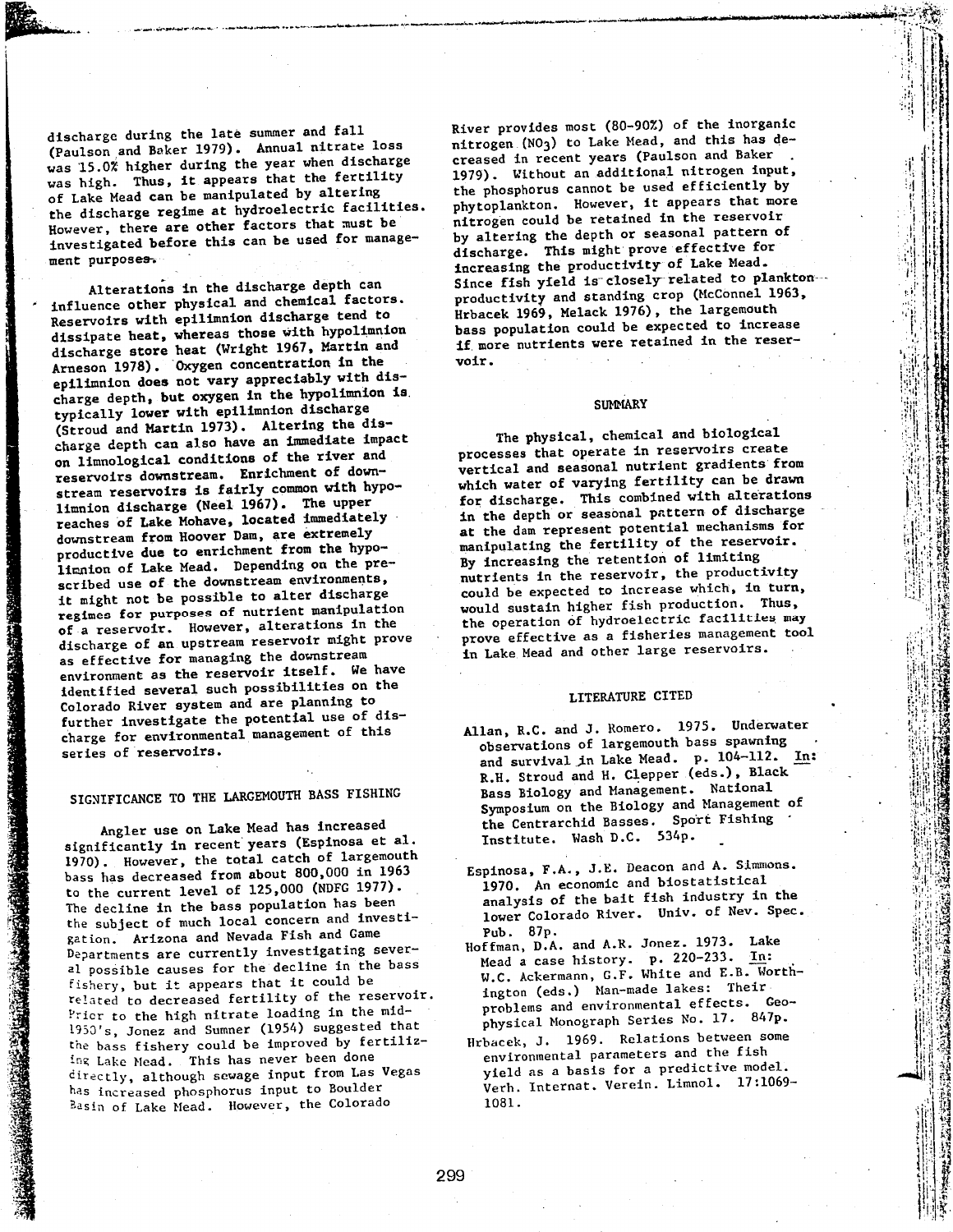- Jonez, A.R. and R.C. Sumner. 1954. Lake Mead and Lake Mohave investigations. Nev. Fish and Game Comm. Final Rept., D-J Project F-1-R.  $186p.$
- Lara, J.M. and J.I. Sanders. 1970. The 1963-64 Lake Mead Survey. U.S. Bur. Rec. Rept. No. REC-OCE-70-21. 172p.
- Martin, D.B. and R.D. Arneson. 1978. Comparative limnology of a deep-discharge reservoir and surface-discharge lake on  $\mathbf{B}$   $\mathbf{B}$   $\mathbf{B}$   $\mathbf{B}$   $\mathbf{B}$   $\mathbf{B}$   $\mathbf{B}$  $M_{\odot}$  1963. Primary productivity productivity productivity productivity productivity productivity productivity productivity productivity productivity productivity productivity productivity productivity productivity pro
- Biol. 8:32-42.<br>McConnel, W.J. 1963. Primary productivity and fish harvest in a small desert impoundment. Trans. Amer. Fish. Soc. 92:1-12.
- Melack, J.W. 1976. Primary productivity and fish yields in tropical lakes. Trans. Amer. Fish. Soc. 105:575-580.
- Mientki, C. and I. Mlynska. 1977. Balance of nutrients in Kortowskie Lake waters during the experiments on its restoration. Pol. Arch. Hydrobiol. 24:49-59.
- Nevada Department of Fish and Game. 1977. Lake Mead Job Progress Report for 1977. State of Nevada Project No. F-20-14.

Neel, J.K. 1967. Reservoir eutrophication and discrement in the dynamics of the dynamics impoundment. and dystrophication formals Fisherie p. 322-332. In: Reservoir Fisheries Resources Symposium. Am. Fish. Soc.,<br>Wash. D.C. 569p.

 $1.11$ 

- Paulson, L.J. and J.R. Baker. 1979. Possible causes for long-term changes in the nitrate budget and concentration in Lake Mead, Arizona-Nevada. Am. Soc. Lake nead, At Long Network Ten.  $L1$ mnol.  $U$ Ceanogr.,  $T_{\text{cav}}$   $2.5$ , 1979 (Abstr.) Christi, Texas. Jan. 2-5, 1979 (Abstr.)<br>Stroud, R.H. and R.G. Martin. 1973.
- Influence of reservoir discharge location Influence of reservoir exercise on the water quality; where of restors. fisheries of reservoirs and tailwaters.<br>p. 540-548. In: W.C. Ackermann, G.F. White and E.B. Worthington (eds.) Man- Made Lakes, Their Problems and Environ- Made Lakes, inclu recording the Monography mental Effects. Se
- $V = \frac{1}{2}$  and  $\frac{1}{2}$  in  $\frac{1}{2}$  if  $\frac{1}{2}$  is  $\frac{1}{2}$  if  $\frac{1}{2}$  is  $\frac{1}{2}$  if  $\frac{1}{2}$  is  $\frac{1}{2}$  if  $\frac{1}{2}$  is  $\frac{1}{2}$  if  $\frac{1}{2}$  is  $\frac{1}{2}$  if  $\frac{1}{2}$  if  $\frac{1}{2}$  is  $\frac{1}{2}$  if  $\frac{1}{2}$   $\arg{nt}$ ,  $\lim_{n \to \infty}$   $\lim_{n \to \infty}$  and heat on productivity, water chemistry and heat<br>budgets of rivers. p. 188-199. In: Reservoir Fisheries Resources Symposium. Am. Fish. Soc., Wash. D.C. 569p.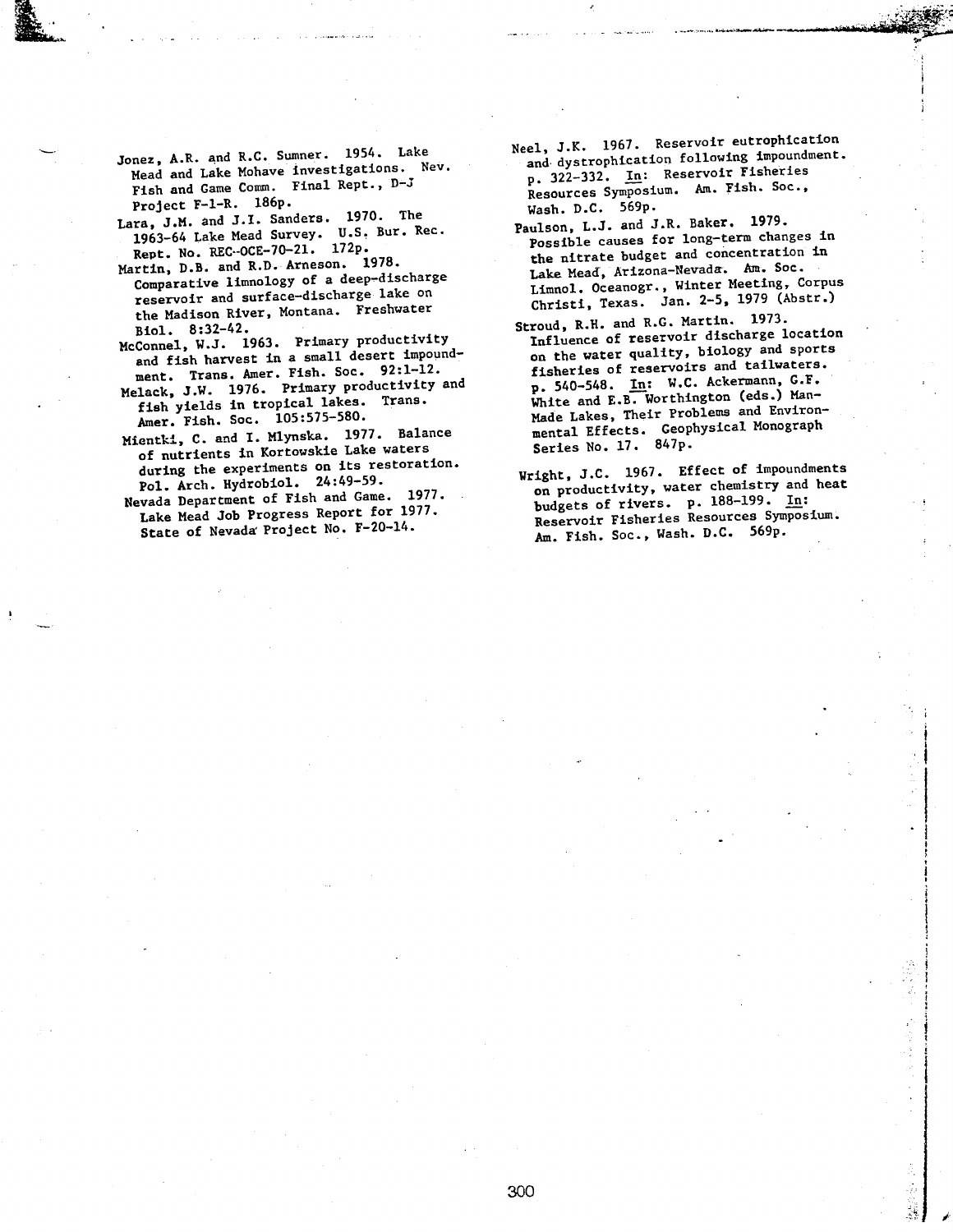# 5408

JAMES F. LaBOUNTY

## Potential Use of Hydroelectric Facilities for Manipulating the Fertility of Lake Mead<sup>1</sup>

 $\gamma$ 

John R. Baker<sup>3</sup>

James E. Deacon<sup>4</sup>

Abstract.—Analysis of historical nutrient data for Lake Mead indicates that the fertility of the reservoir has decreased which may be the cause for a corresponding decline in the large mouth bass population. However, it appears that fertility can be manipulated by altering the operation of the dam. The de pletion of nutrients in the euphotic zone by phytoplankton and subsequent accumulation in the hypolimnion during summer and fall provide a natural nutrient gradient from which water of varying fertility can be drawn for discharge. This combined with alterations in the depth or seasonal pattern of discharge can possibly be used to enhance fertility and bass production in Lake Mead.

### INTRODUCTION

Reservoirs are usually highly productive aquatic systems during initial impoundment since nutrients derived from the basin pro vide adequate fertility for phytoplankton growth (Keel 1967). However, in deep-dis charge reservoirs, nutrients that accumulate in the hypolimnion during thermal stratifica tion are removed via the discharge. This pro gressive loss of nutrients tends to reduce the fertility of the reservoir and may explain why the productivity of deep reservoirs often de creases with time (Wright, 1967).

Analysis of historical nutrient data for Lake Mead, Arizona-Nevada indicates that the fertility of this large reservoir has decreased since 1956. Over this same period, the large mouth bass (Micropterus salmoidcs) population has undergone a significant decline (Espinosa, Deacon and Simmons 1970, Allan and Romero 1975), possibly due to this decrease in fertility. In this paper, we evaluate the relationship between fertility of Lake Mead and the opera tion of Hoover Dam, and suggest some mechanisms whereby the fertility could possibly be manip ulated to enhance productivity in the reservoir.

### DESCRIPTION OF LAKE MEAD

Due to limitations imposed on length of papers for this symposium, the reader is re ferred to Hoffman and Jonez (1973) for a de tailed description of Lake Mead. However, per tinent morphometric characteristics of the reservoir are given in Table 1.

<sup>&</sup>lt;sup>1</sup>Paper presented at The Mitigation Symposium, Colorado State University, Fort Collins, Colorado, July 16-20, 1979.

<sup>^</sup>Director, Lake Mend Limnological Re search Center, University of Nevada, Las Vegas.

<sup>3</sup>Research Associate, Department of Biological Sciences, University of Nevada, Las Vegas.

<sup>&#</sup>x27;Chairman, Department of Biological Sciences, University of Nevada, Las Vegas.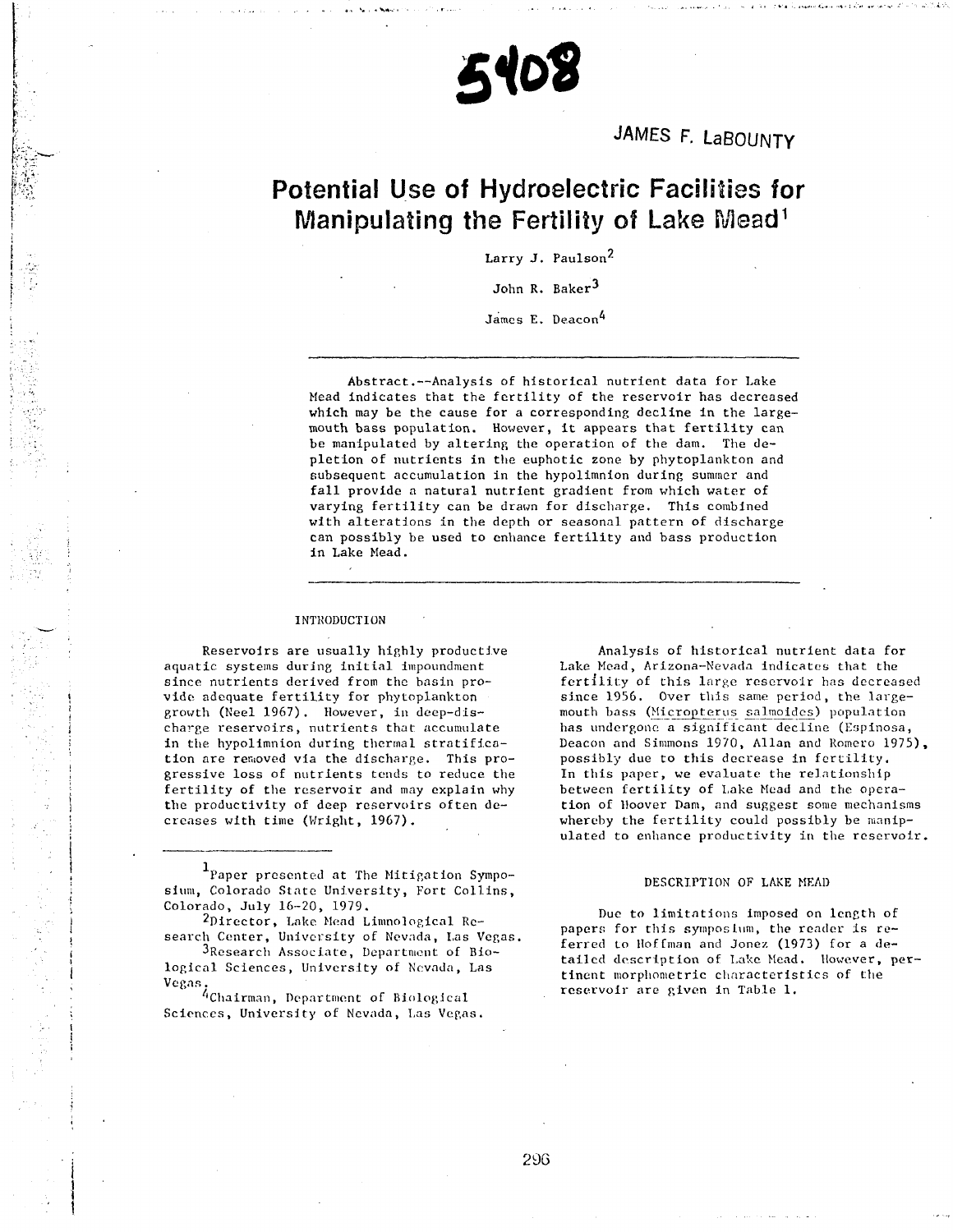

### 1.--Morphometric characteristics of Lake Mead (derived from Lara and Sanders (1970), Hoffman and Jonez (1973))

| Parameter                                                   | Lake Mead |  |  |
|-------------------------------------------------------------|-----------|--|--|
| Maximum operating level (m)                                 | 374.0     |  |  |
| Maximum depth (m)                                           | 180.0     |  |  |
| Mean depth (m)                                              | 55.0      |  |  |
| Surface area $(km2)$                                        | 660.0     |  |  |
| Volume $(m^3 \times 10^9)$                                  | 36.0      |  |  |
| Maximum length (km)                                         | 183.0     |  |  |
| Maximum width (km)                                          | 28.0      |  |  |
| Shoreline development                                       | 9.7       |  |  |
| Discharge depth $(m)$                                       | 83.0      |  |  |
| Annual discharge (1977) (m <sup>3</sup> x 10 <sup>9</sup> ) | 9.3       |  |  |
| Storage ratio at maximum operating                          |           |  |  |
| level (years)                                               | 3.9       |  |  |

### DATA SOURCES

Nitrate data collected at the Hoover Dam intake towers were obtained from the U.S. Geo logical Survey "Quality of Surface Waters in the U.S.," Water Supply Papers 1946-1963 and from "Water Resources Data for Arizona" or "Water Resources Data for Nevada," Water Qual ify Records 1964-1976 prepared jointly by the U.S. Geological Survey and state agencies. Recent nitrate and phosphate data were also obtained from the Lake Mead Monitoring Pro gram. 5

### HTSTOR1CAL CHANGES IN FERTILITY OF LAKE MEAD

The average nitrate concentration in the epilimnion and hypolimnion during thermal stratification (May to October) was computed from monthly measurements made at the Hoover Dan intake towers. Nitrate concentration in the epilimnion ranged from  $200 - 350 \text{ µg} \cdot 1^{-1}$ during 1946-1952 but increased to 600  $\mu$ g.1<sup>-1</sup> in the mid-1950's. (Fig. 1). Nitrate then decreased sharply in 1957 but increased again ..r>>i;: ; ! '060. After Lake Powell was formed in 1963, nitrate concentration in the epilimnion increased slightly but decreased again after 1969. The increase in nitrate con centration in the mld-1950's and early 1960's was caused by increased runoff and high  $\mathbf{r}$ :  $\mathbf{r}$  at  $\mathbf{r}$  leading from the Colorado River, (Paulson and Baker 1979). Nitrate loading also Increased during 1965-1969, but this was caused by loss from Lake Powell rather than flooding from the Colorado River (Paulson and Baker 1979). Subsequent to each increase in

 $M.E.$  Deacon unpublished data.

loading from the Colorado River, the nitrate concentration in Lake Mead had decreased within a few years. We are currently investigating the cause(s) for the decline in nitrate, but available data indicate that it is most related to the hypolimnion discharge at Hoover Dam,

jlU:

كالألف والمتأر فأشهو ليواددنا الموالح الحالا والأقطاط الحالجة والمساحات

The average nitrate concentration in the hypolJmnion during thermal stratification al ways exceeds that in the epilimnion (Fig. 1).





Figure 1.—Average nitrate concentration in the epilimnion and hypolimnion at the Hoover Dam intake towers during thermal stratification (May-October) 1946-1975. (USGS data).

This reflects the degree of nitrate accumula tion that occurs either due to hypolimnion loading from the Colorado River or decomposi tion of morbid phytoplankton cells settling from the epilimnion. Periodic increases in hypolimnetic nitrate concentration (e.g. 1962, 1967) are apparently caused by hypolimnion loading. However, displacement of nitrogen from the epilimnion to the hypolimnion via sinking phytoplankton cells seems to be the principal mechanism of nitrate accumulation In the hypolimnion.

The concentrations of nitrate and phosphate in Boulder Basin of Lake Mead are essentially uniform with depth during the winter (Fig. **2).** Epilimnetic. nitrate, and to a lesser degree, phosphate, become depleted during the spring and early summer following periods of high phytoplankton productivity. By summer, nitrate has been reduced to less than 20  $\mu$ g·l<sup>-1</sup> in the euphotic zone with a corresponding accumulation of nitrate in the hypolimnion. Phosphate also accumulates somewhat but not to the degree observed for nitrate. As the lake mixes in the  $\cdot$ fall, the concentration of nitrate and phosphate becomes uniform and remains so through winter.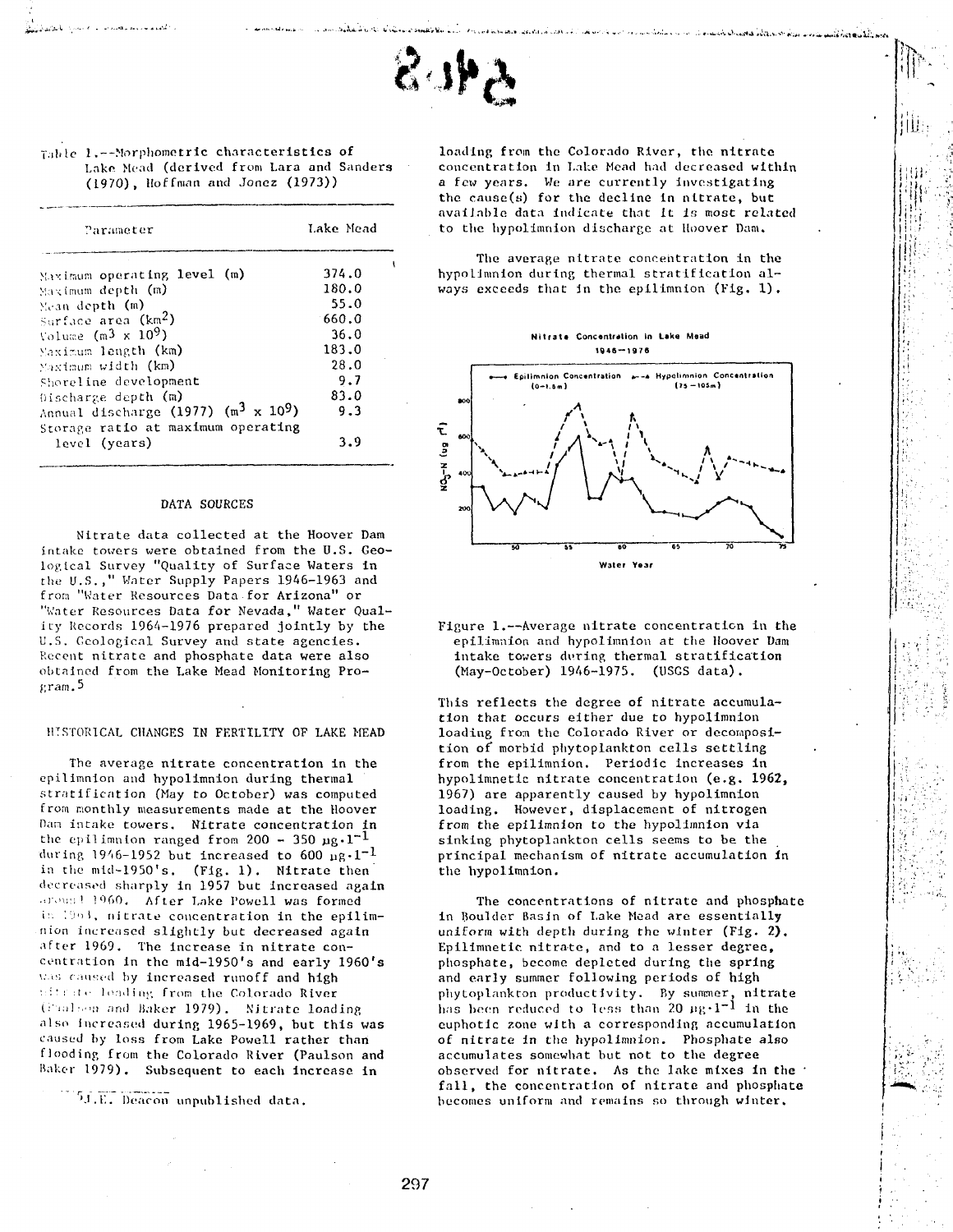The uptake of nutrients by phytoplankton in the euphotic zone and subsequent release and accumulation in the hypolimnion during the summer provide vertical and seasonal nutrient gradients from which water of varying fertility can be drawn for discharge. This combined with alterations in the depth or seasonal pattern of discharge represent potential mechanisms for manipulating the fertility of Lake Mead.

### MECHANISMS FOR MANIPULATING FERTILITY

We have developed a simple model to illustrate how moving the discharge depth could in fluence the nutrient status of a reservoir (Paulson and Bal;er 1979). If water is dis charged from the nutrient-poor epilimnion in the summer, the reservoir will accumulate nutrients, much like occurs in natural lakes. However, if water is discharged from the nutrient-rich hypolimnion, the reservoir will progressively lose nutrients. In a few years, this can have a significant impact on the

また、このことは、このことは、このことは、このことは、このことは、このことは、このことは、このことは、このことは、このことは、このことは、このことは、このことは、このことは、このことは、このことは、こ

fertility of the reservoir. The trends pre dicted by our model have been observed in experiments conducted on Kortowskie Lake, Poland under different discharge regimes (Mientki and Mlynska 1977). Annual nitrogen and phosphorus retention was 28% and -10%, respectively, for hypolimnion discharge but increased to 37% and 57%, respectively, for epiliranion discharge. Similarly, Martin and Arneson's (1978) limnological comparison of a surface-discharge lake and deep-discharge reservoir on the Madison River indicates that discharge depth can influence the nutrient status and productivity of these systems.

Alterations in the seasonal pattern of discharge from hydroelectric facilities can also influence the nutrient status of a reser voir, if seasonal nutrient gradients develop near the depth of discharge. In Lake Mead, nitrate concentration in the hypolimnion reaches a maximum in the late summer and fall. We have compared nitrate output from Hoover Dam from one year of relatively high seasonal discharge against a year of relatively low

### Nitrate and Phosphate Profiles in Lake Mead in 1975



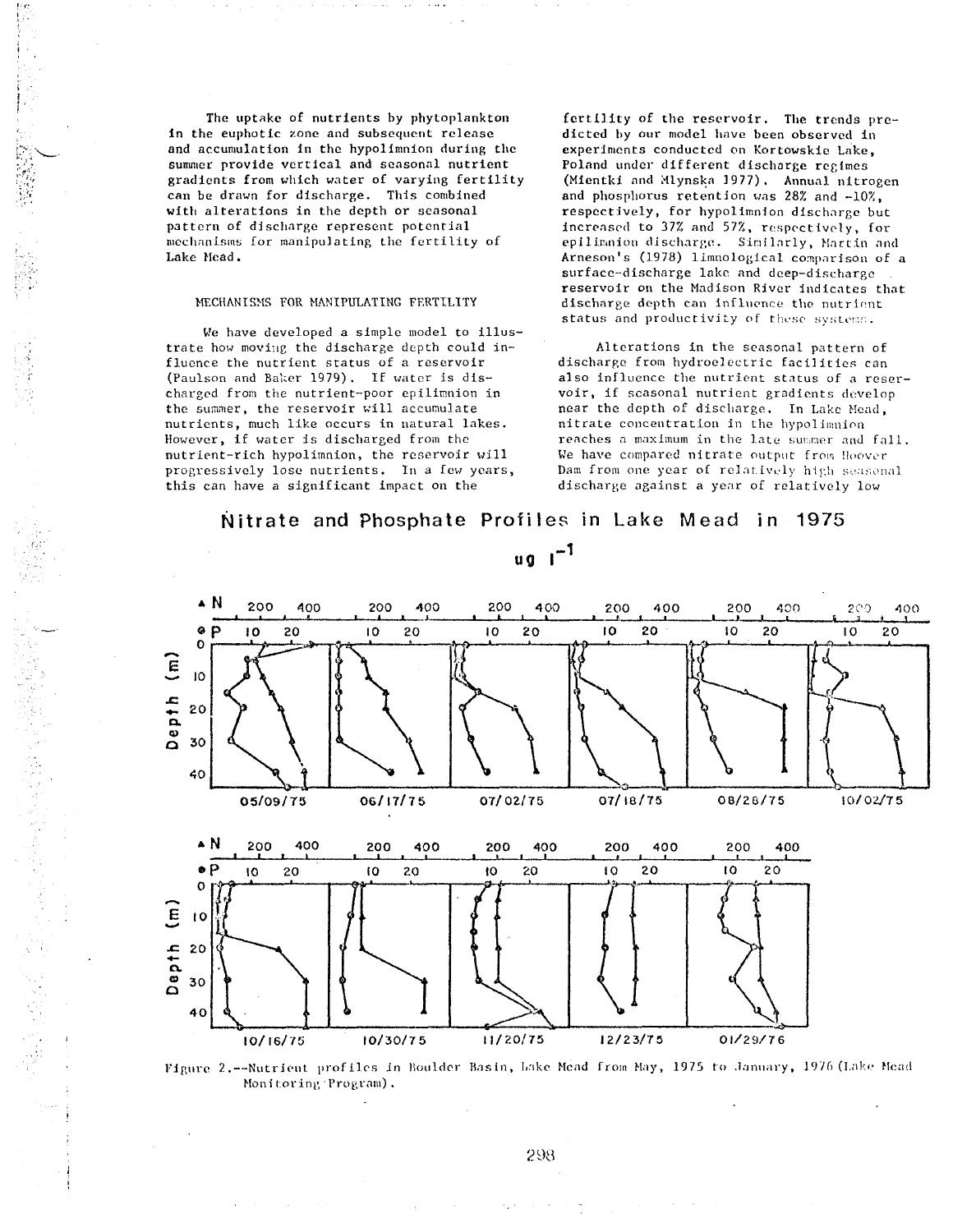discharge during the late summer and fall (Paulson and Baker 1979). Annual nitrate loss was 15.0% higher during the year when discharge was high. Thus, it appears that the fertility of Lake Mead can be manipulated by altering the discharge regime at hydroelectric facilities. However, there are other factors that must be investigated before this can be used for manage ment purposes.

Alterations in the discharge depth can influence olher physical and chemical factors. Reservoirs with epilimnion discharge tend to dissipate heat, whereas those with hypolimnion Jischarge store heat (Wright 1967, Martin and Arneson 1978) . Oxygen concentration in the epilimaion does not vary appreciably with discharze depth, but oxygen in the hypolinnion is typically lower with epilimnion discharge (Stroud and Martin 1973). Altering the dis charge depth can also have an immediate Impact on limnological conditions of the river and reservoirs downstream. Enrichment of down stream reservoirs is fairly common with hypolimnion discharge (Neel 1967). The upper reaches of Lake Mohave, located immediately downstream from Hoover Dam, are extremely productive due to enrichment from the hypo limnion of Lake Mead. Depending on the prescribed use of the downstream environments, it might not be possible to alter discharge regimes for purposes of nutrient manipulation i'f a reservoir. However, alterations In the discharge of an upstream reservoir might prove as effective for managing the downstream environment as the reservoir itself. We have identified several such possibilities on the Colorado River system and are planning to further investigate the potential use of dis charge for environmental management of this series of reservoirs.

### SIGNIFICANCE TO THE LARGEMOUTH BASS FISHING

Angler use on Lake Mead has increased significantly in recent years (Espinosa et al. 1970). However, the total catch of largemouth hass has decreased from about 800,000 in 1963 to the current level of 125,000 (NDFG 1977). The decline in the bass population has been "'e subject of much local concern and investi- $\cdots$   $\cdots$  . Arizona and Nevada Fish and Game • '• ••partraents are currently investigating sever- <sup>41</sup> possible causes for the decline in the bass fishery, but it appears that it could be related to decreased fertility of the reservoir. firier to the high nitrate loading in the mid- $\mathbb{P}^{1} \cup \mathbb{P}^{1}$ s, Jonez and Sumner (1954) suggested that the bass fishery could be improved by fertiliz- $\lim_{n \to \infty} L$ ake Mead. This has never been done lirectly, although sewage input from Las Vegas has increased phosphorus input to Boulder bisin of Lake Mead. However, the Colorado

'••"\*""»•»".."

River provides most (80-90%) of the Inorganic nitrogen ( $NO<sub>3</sub>$ ) to Lake Mead, and this has decreased in recent years (Paulson and Baker 1979). Without an additional nitrogen input, the phosphorus cannot be used efficiently by phytoplankton. However, it appears that more nitrogen could be. retained in the reservoir by altering the depth or seasonal pattern of discharge. This might prove effective for Increasing the productivity of Lake Mead. Since fish yield is closely related to plankton productivity and standing crop (McConnel 1963, Hrbacek 1969, Melack 1976), the largemouth bass population could be expected to increase if wore nutrients were retained in the reser voir .

### **SUMMARY**

The physical, chemical and biological processes that operate in reservoirs create vertical and seasonal nutrient gradients from which water of varying fertility can be drawn for discharge. This combined with alterations in the depth or seasonal pattern of discharge at the dam represent potential mechanisms for manipulating the fertility of the reservoir. By increasing the retention of limiting nutrients in the reservoir, the productivity could be expected to increase which, in turn, would sustain higher fish production. Thus, the operation of hydroelectric'facilities may prove effective as a fisheries management tool in Lake Mead and other large reservoirs.

### LITERATURE CITED

- Allan, R.C. and J. Ronero. 1975. Underwater observations of largemouth bass spawning and survival in Lake Mead. p. 104-112. In: R.H. Stroud and H. Clepper (eds.), Black Bass Biology and Management. National Symposium on the Biology and Management of the Centrarchid Basses. Sport Fishing Institute. Wash D.C. 534p.
- Espjnosa, F.A., J.E. Deacon and A. Simmons. 1970. An economic and biostatistical analysis of the bait fish industry in the lower Colorado River. Univ. of Nev. Spec. Pub. 87p.
- Hoffman, D.A. and A.R. Jonez. 1973. Lake Mead a case history, p. 220-233. In: VI.C. Ackermann, G.F. White and E.B. Worth- Ington (eds.) Man-made lakes: Their problems and environmental effects. Geophysical Monograph Series No. 17. 847p.
- Hrbacek, J. 1969. Relations between some environmental parameters and the fish yield as a basis for a predictive model. Verh. Intcrnat. Verein. Limnol. 17:1069- 1081.